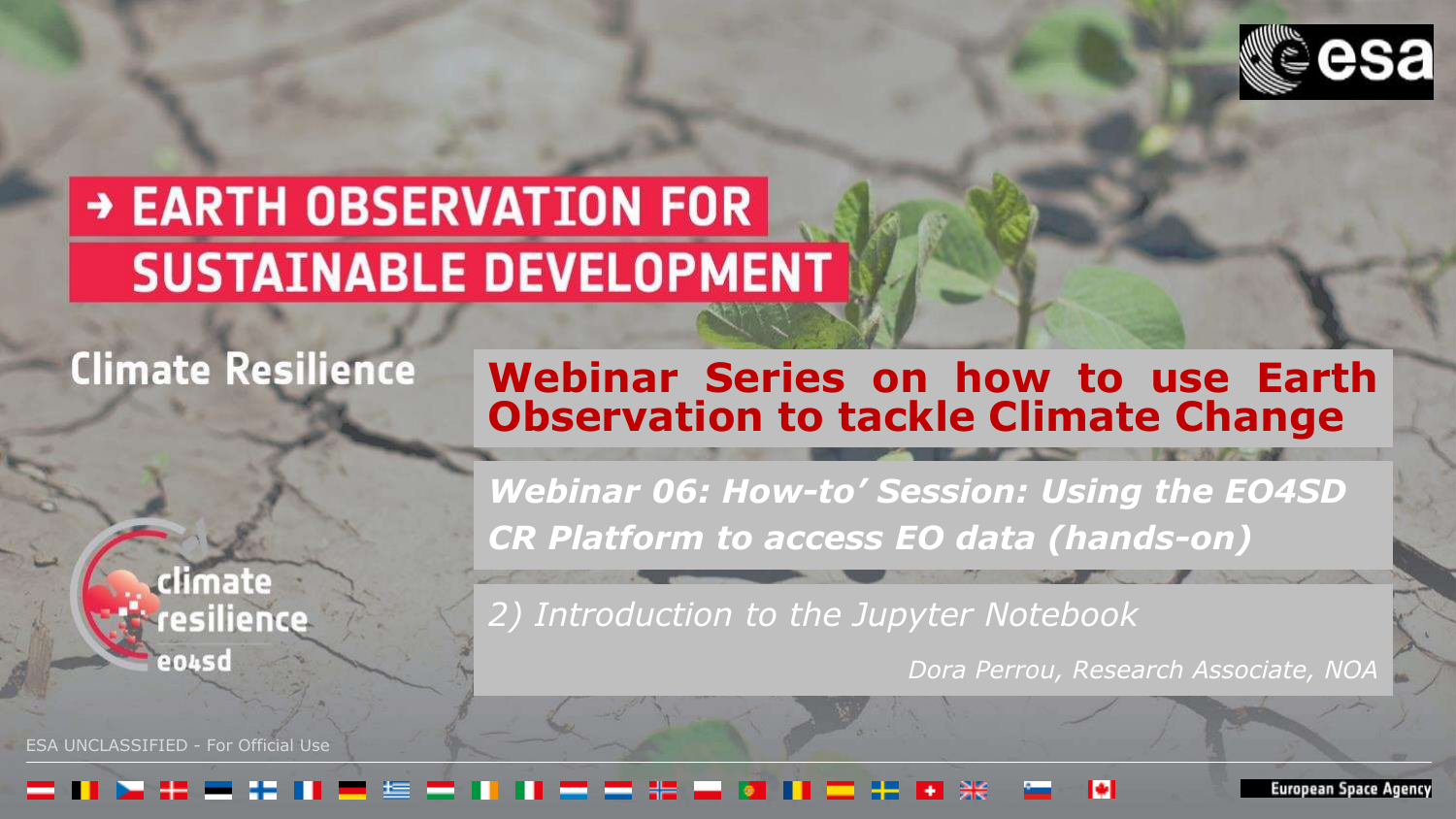

## **What is the Jupyter Notebook?**

**•** The Jupyter Notebook is an incredibly powerful tool for interactively developing and presenting data science projects

o Programming in the browser

- o Code, Instructions and output are displayed "in-line"
- o Used by scientists and researchers



ESA UNCLASSIFIED - For Official Use **EQ4SD CR Cluster| Webinar Series | 23/07/2020 | Slide 12**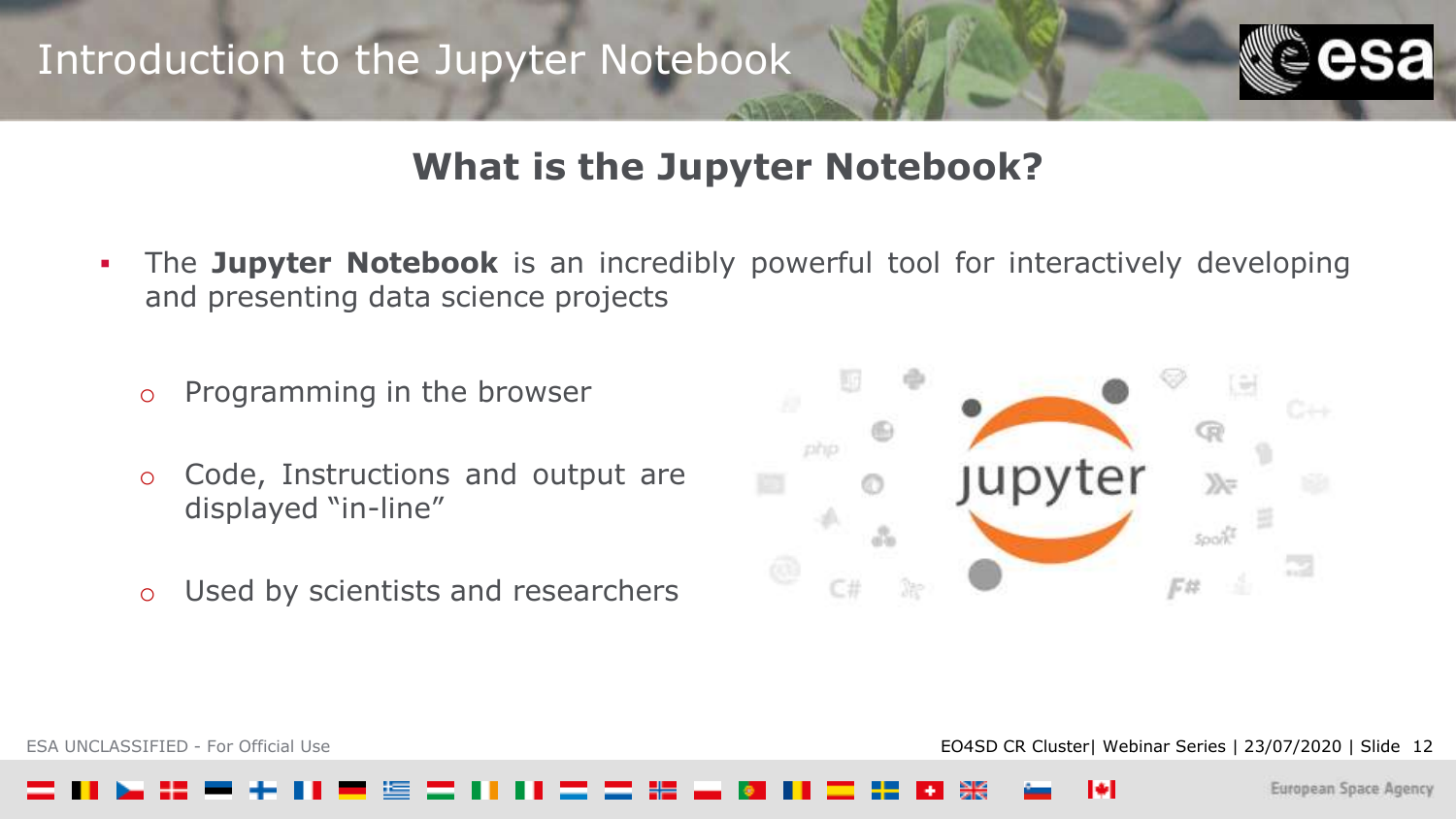

## **What is the Jupyter Notebook?**

- The Jupyter Notebook enables users to author notebook documents that include:
	- o Live code
	- o Interactive widgets
	- o Plots
	- o Narrative text
	- o Equations
	- o Images
	- o Video



*These documents provide a complete and self-contained record of a computation that can be converted to various formats and shared with others using email, Dropbox, version control systems (like git/GitHub) or nbviewer.jupyter.org.*

ESA UNCLASSIFIED - For Official Use **EXA UNCLASSIFIED - For Official Use** 13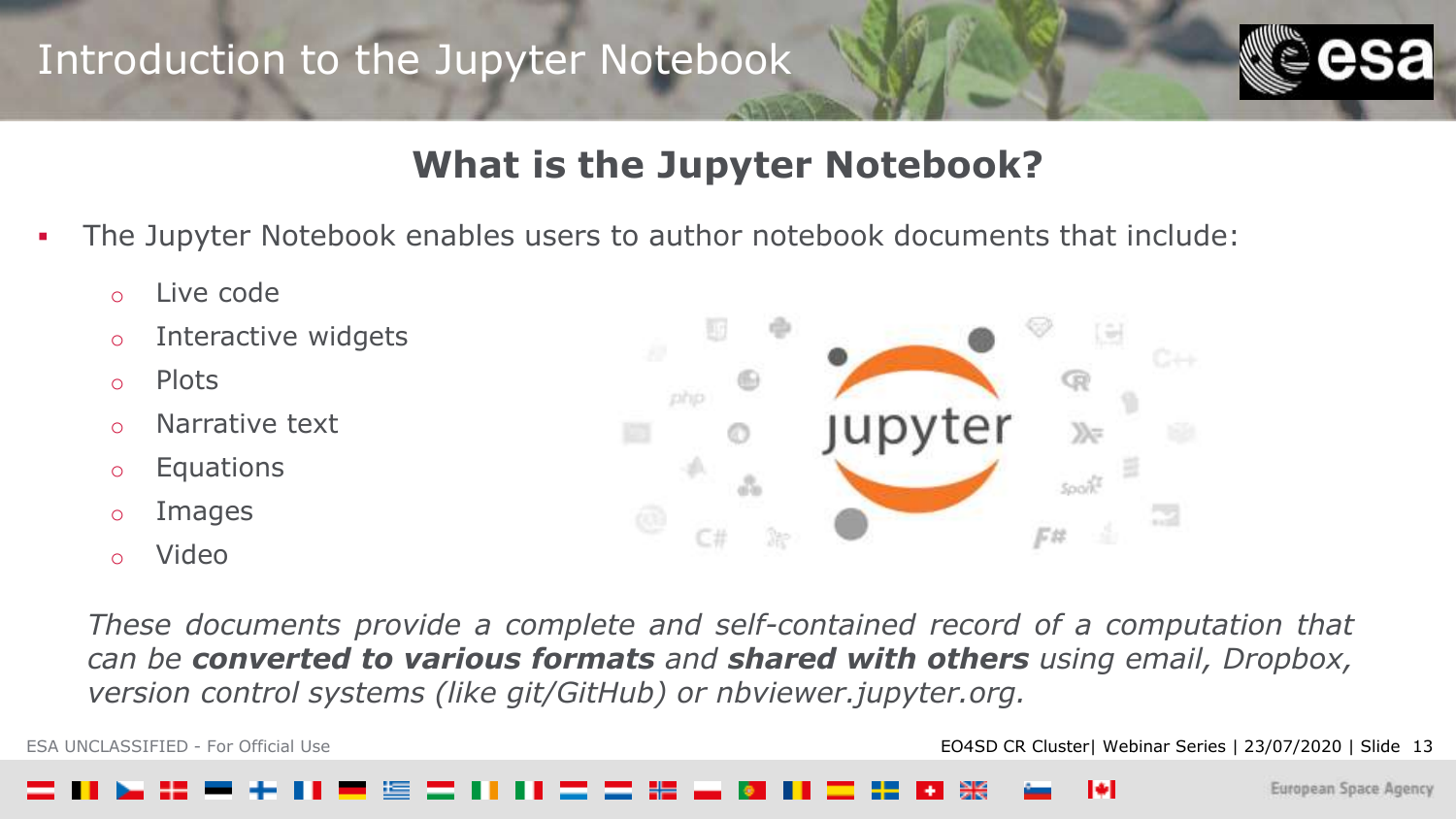

### **Components of the Jupyter Notebook**



- application **Notebook web application** Notebook web
- ❖ *The notebook web application enables users to:*
	- •*Edit code in the browser*
	- •*Run code from the browser*
	- •*See the results of computations with rich media representations*
	- •*Create and use interactive JavaScript widgets*
	- •*Author narrative text using the [Markdown](https://daringfireball.net/projects/markdown/) markup language*
	- *Include mathematical equations using LaTeX syntax in Markdown*



**Kernels**

❖ *Through Jupyter's kernel and messaging architecture, the Notebook allows code to be run in a range of different programming languages.* 

• *For each notebook document that a user opens, the web application starts a kernel that runs the code for that notebook.* 

- 
- *Julia*
- *R*
- *Ruby*
- *Haskell*
- *Scala*
- *node.js*
- *Go*



**Notebook documents**

Notebook

documents

- ❖ *Notebook documents contain the inputs and outputs of an interactive session as well as narrative text that accompanies the code but is not meant for execution.*
- *Rich output generated by running code, including HTML, images, video, and plots, is embedded in the notebook, which makes it a complete and selfcontained record of a computation.*
- *When you run the notebook web application on your computer, notebook documents are just files on your local filesystem with a .ipynb extension. This allows you to use familiar workflows for organizing your notebooks into folders and sharing them with others.*

ESA UNCLASSIFIED - For Official Use EO4SD CR Cluster| Webinar Series | 23/07/2020 | Slide 14

ы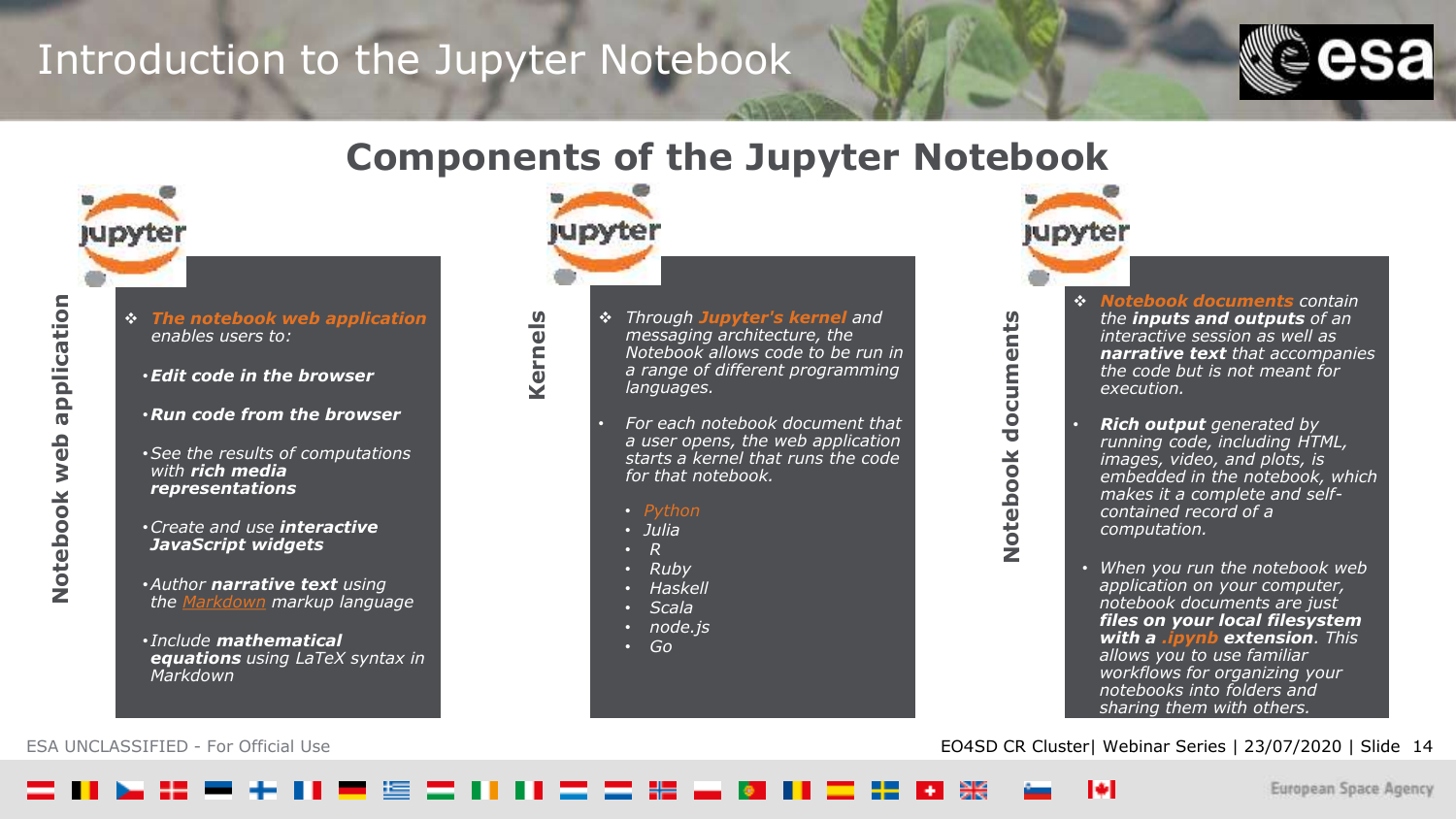

### **The Jupyter Notebook within the EO4SD platform**

- When you first start the notebook server, your browser will open to the notebook dashboard
- The dashboard serves as a home page for the notebook
- **•** Its main purpose is to display the notebooks and files in the current directory
- For example, here is a screenshot of the dashboard page for the examples directory in the Jupyter repository



### ESA UNCLASSIFIED - For Official Use **EXA UNCLASSIFIED - For Official Use** 15

3 months ago

European Space Agency

 $\Box\cdot\Box\cdot\Box\Box$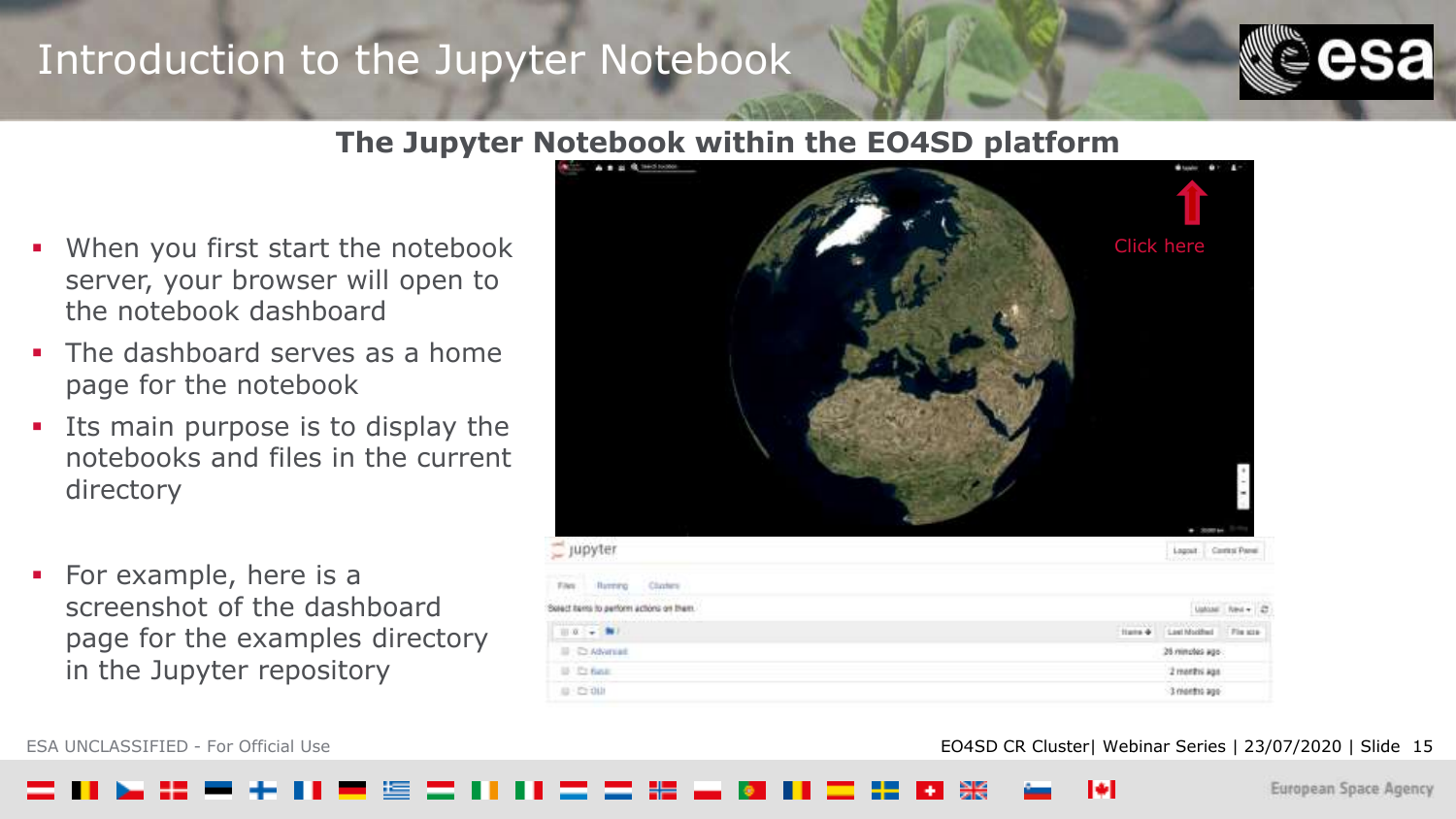

## **The Jupyter Notebook within the EO4SD platform**

- The **top of the notebook list** displays clickable breadcrumbs of the current directory.
- By clicking on these breadcrumbs or on sub-directories in the notebook list, you can navigate through your file system
- The notebook list shows green "Running" text and a green notebook icon next to running notebooks. Notebooks remain running until you explicitly shut them down

| Jupyter                                                                               | Logout                  | Control Panel  |
|---------------------------------------------------------------------------------------|-------------------------|----------------|
| Files<br>Running<br><b>Clusters</b>                                                   |                         |                |
| Select items to perform actions on them.                                              |                         | Upload New - C |
| 0 - b Advanced                                                                        | Name +<br>Last Modified | File size      |
| Ð.                                                                                    | seconds apo             |                |
| .ipynb<br><sup>11</sup> <b>A</b> 1. Timeselles analysis and data visualization (pyrib | Running 3 months ago    | 230 kB         |
| <b>B</b> 2. Bounding Box analysis loynb<br>曰.                                         | 3 months ago            | 149 kB         |

ESA UNCLASSIFIED - For Official Use **EDASE CRITER 16** CONSUMING THE EO4SD CR Cluster| Webinar Series | 23/07/2020 | Slide 16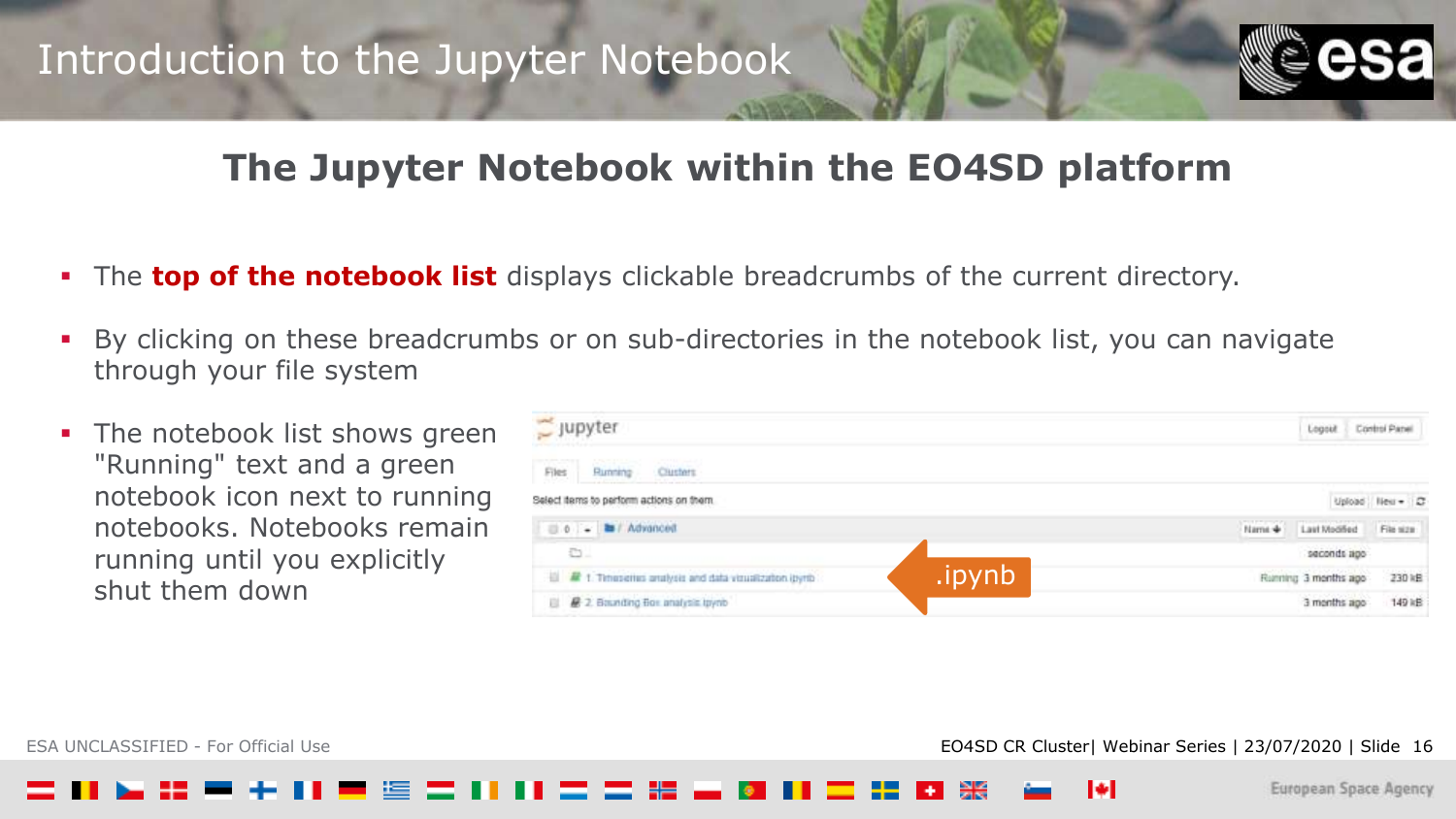

### **The Jupyter Notebook within the EO4SD platform**

- To create a **new notebook**, click on the "**New**" button at the top of the list and select a kernel from the dropdown
- To **shutdown, delete, duplicate**, or **rename a notebook** check the checkbox next to it and an array of controls will appear at the top of the notebook list. You can also use the same operations on directories and files when applicable.

|           | Upload | New: |    |
|-----------|--------|------|----|
| Notebook: |        |      |    |
| Python 3  |        |      |    |
| Other:    |        |      |    |
| Text File |        |      |    |
| Folder    |        |      | kB |
| Terminal  |        |      | kB |



### ESA UNCLASSIFIED - For Official Use **EXA UNCLASSIFIED - For Official Use** 17

м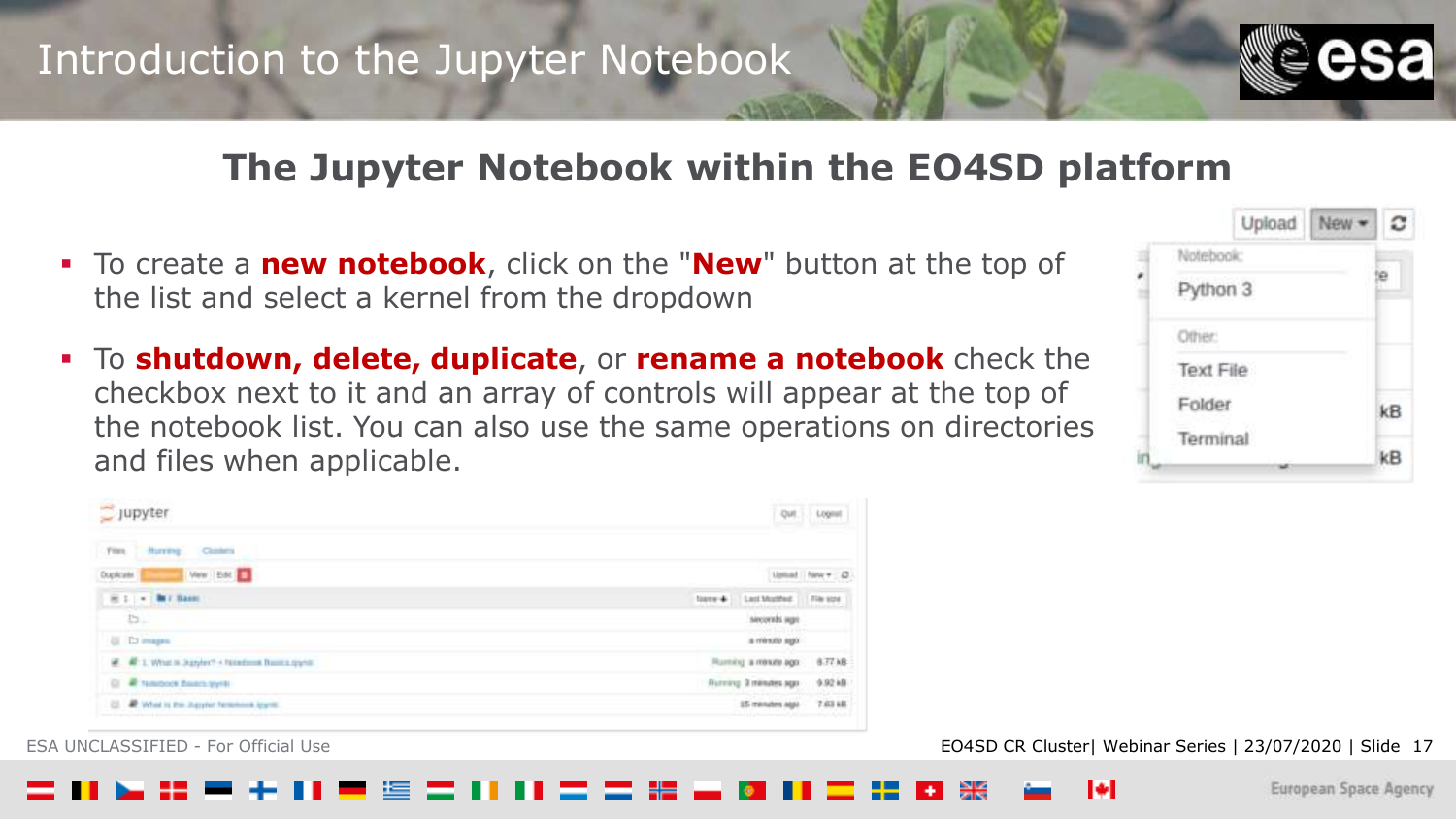

## **The Jupyter Notebook within the EO4SD platform**

▪ To see all of your running notebooks along with their directories, click on the "**Running**" tab:

| $\supseteq$ Jupyter |                                      |                                                     |  |          |                | Quit        | Logout  |
|---------------------|--------------------------------------|-----------------------------------------------------|--|----------|----------------|-------------|---------|
| Files               | Running                              | Clusters                                            |  |          |                |             |         |
|                     | Currently running Jupyter processes  |                                                     |  |          |                |             | $\circ$ |
| Terminals *         |                                      |                                                     |  |          |                |             |         |
|                     | There are no terminals running.      |                                                     |  |          |                |             |         |
| Notebooks *         |                                      |                                                     |  |          |                |             |         |
|                     | <b>B</b> Basic/Notebook Basics.ipynb |                                                     |  | Python 3 | <b>Shumown</b> | seconds ago |         |
|                     |                                      | Basic/1. What is Jupyter? + Notebook Basics ipynti- |  | Python 3 | Studiover      | seconds ago |         |

ESA UNCLASSIFIED - For Official Use **EXA UNCLASSIFIED - For Official Use EXA UNCLASSIFIED - For Official Use** 18

ы